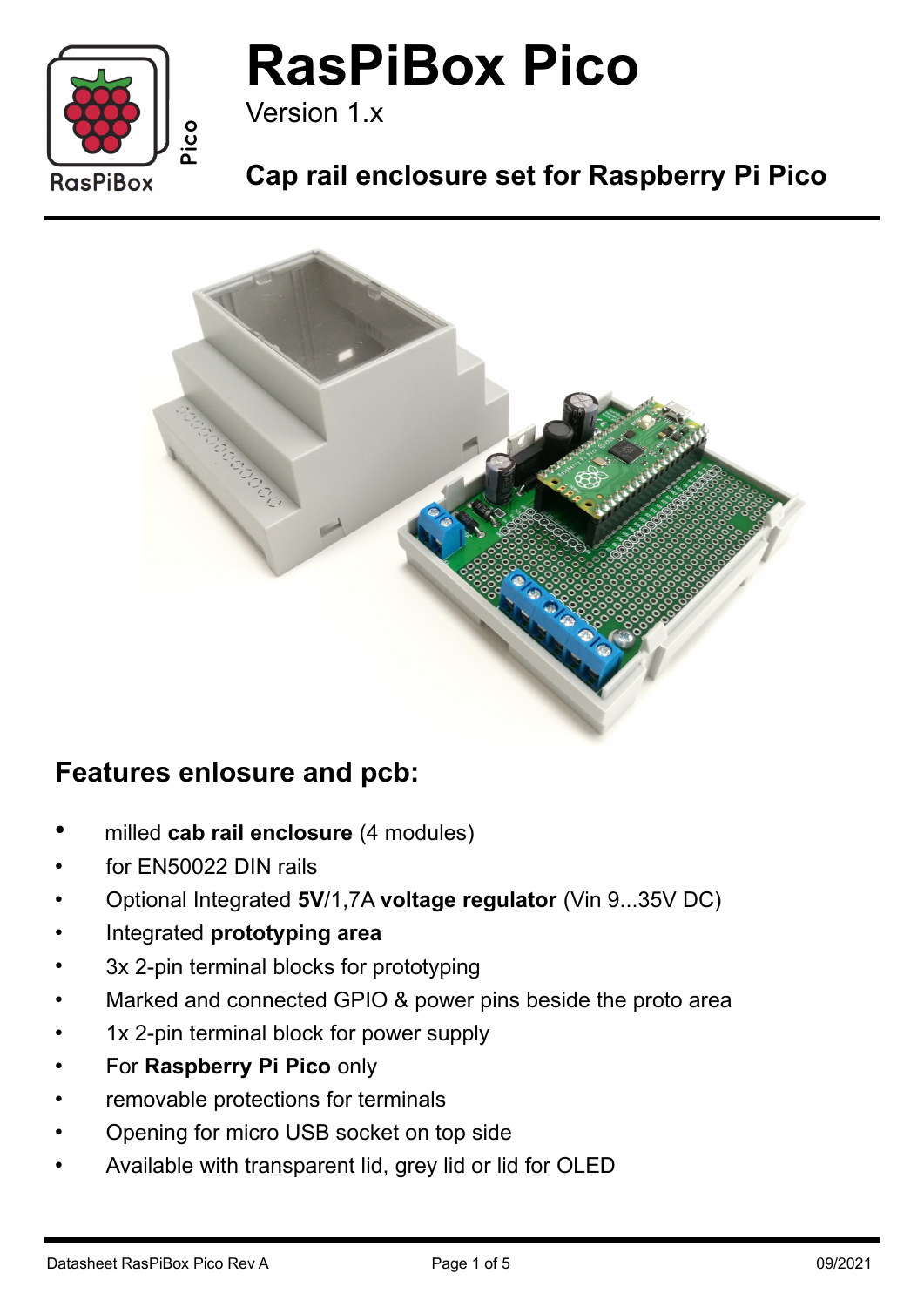

Version 1.x

**Cap rail enclosure set for Raspberry Pi Pico**

### **Enclosure:**

- Outside dimensions: 70mm x 65mm x 90mm (W x H x L)
- Breadboard area: 41mm x 59mm (W x H)
- Material: PS
- Finish top shell: light grey
- Finish bottom shell: light grey

### **Features optional voltage regulator:**

- Input voltage: 9 35V DC
- Output voltage: 5V / 1.7A DC

### **Applications :**

- Home automation
- Industrial control
- Door access and door control
- Temperature controls
- Education
- Internet of Things (IoT)
- Industry 4.0
- Data aquisition
- **Gateways**

### **Compatibility:**

**For Raspberry Pi Pico**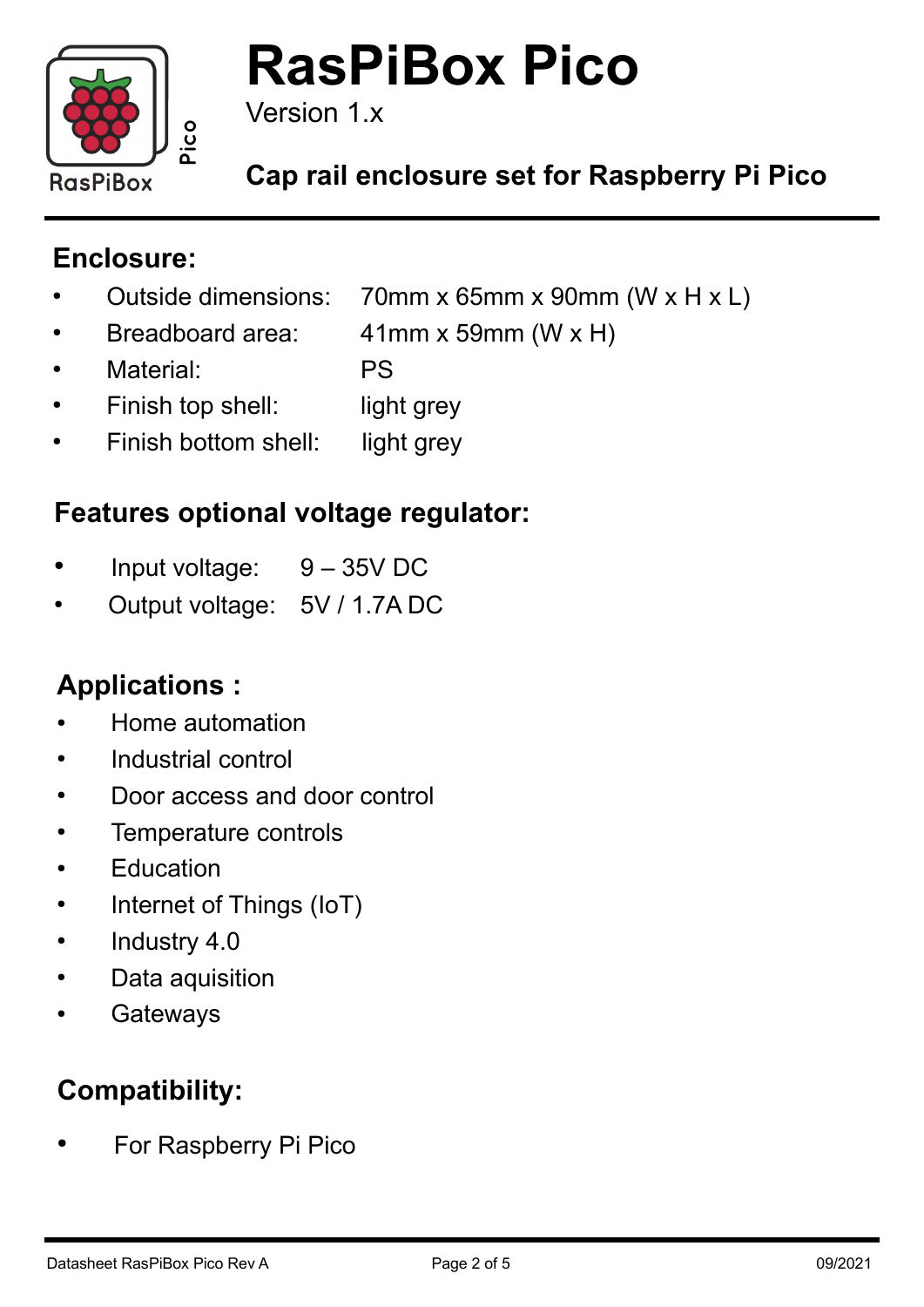

Version 1.x

## **Cap rail enclosure set for Raspberry Pi Pico**

### **Features main board:**



- Terminals power supply
- Header for Raspberry Pi Pico
- marked GPIO pins beside proto board
- voltage regulator
- Breadboard / proto board area
- Terminals for proto board
- Power pins (5V, 3,3V, GND) for proto board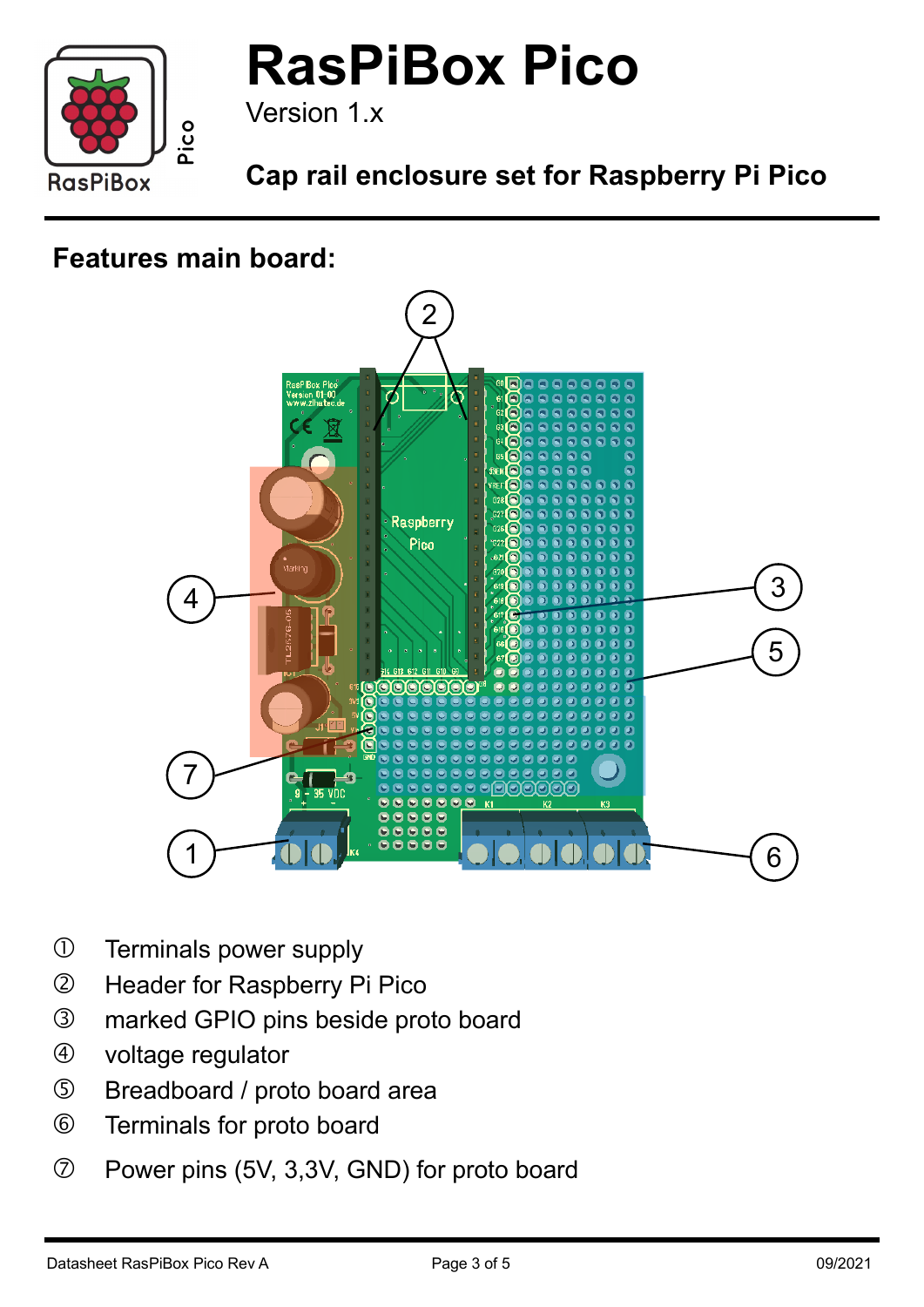

Version 1.x

## **Cap rail enclosure set for Raspberry Pi Pico**

### **Part number table:**

| Part-No.        | <b>Version</b>  | <b>Features</b>                                            |
|-----------------|-----------------|------------------------------------------------------------|
| <b>RBXPCOB</b>  | <b>Basic</b>    | - transparent lid<br>- without parts for voltage regulator |
| <b>RBXPCOS</b>  | <b>Standard</b> | - transparent lid<br>- including voltage regulator parts   |
| <b>RBXPCOBG</b> | <b>Basic</b>    | - grey lid<br>- without parts for voltage regulator        |
| <b>RBXPCOSG</b> | <b>Standard</b> | - grey lid<br>- including voltage regulator parts          |
| <b>RBXPCOBO</b> | <b>Basic</b>    | - lid for OLED<br>- without parts for voltage regulator    |
| <b>RBXPCOSO</b> | <b>Standard</b> | - lid for OLED<br>- including voltage regulator parts      |





grey lid transparent lid for OLED